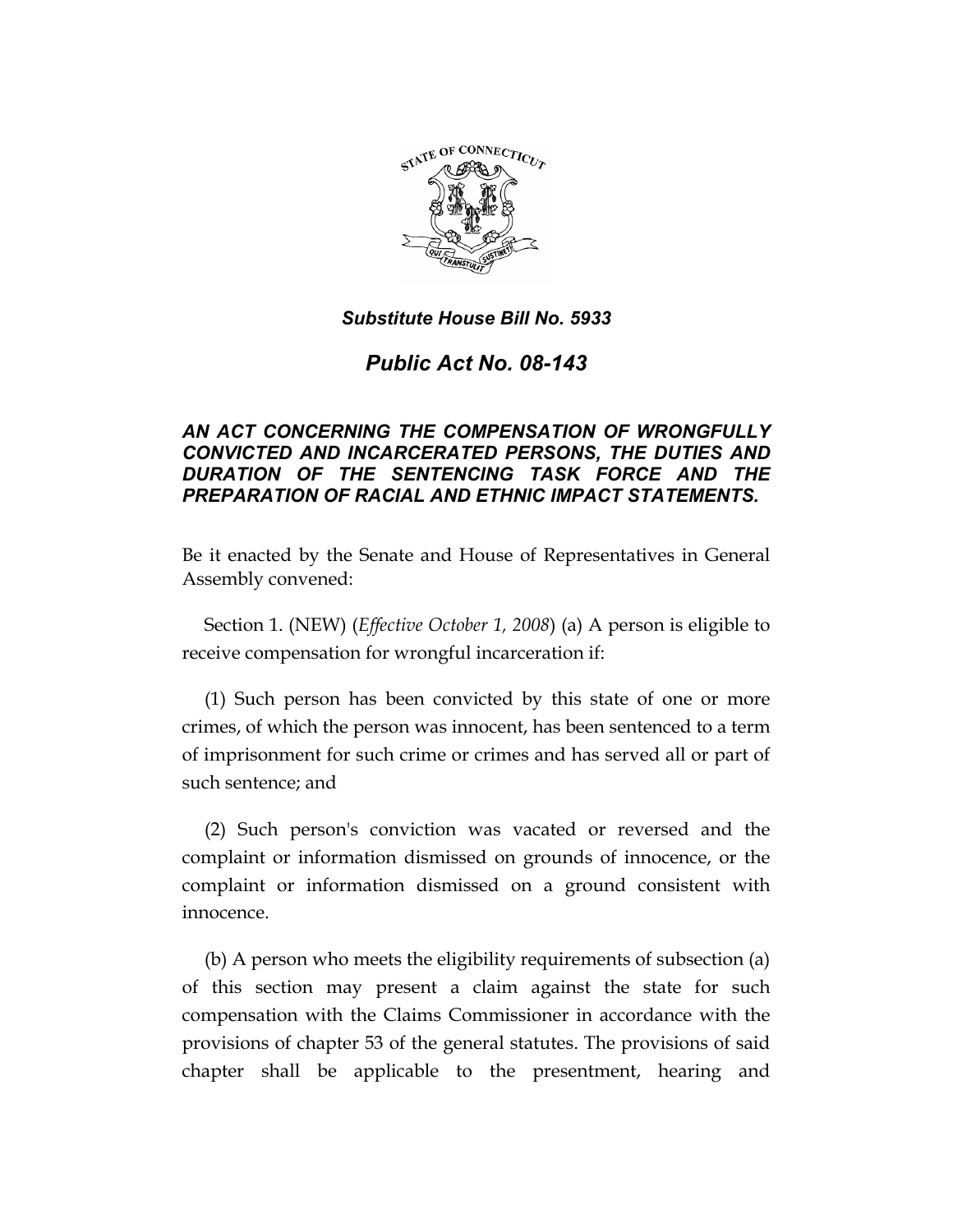determination of such claim except as otherwise provided in this section.

(c) At the hearing on such claim, such person shall have the burden of establishing by a preponderance of the evidence that such person meets the eligibility requirements of subsection (a) of this section. In addition, such person shall present evidence as to the damages suffered by such person which may include, but are not limited to, claims for loss of liberty and enjoyment of life, loss of earnings, loss of earning capacity, loss of familial relationships, loss of reputation, physical pain and suffering, mental pain and suffering and attorney's fees and other expenses arising from or related to such person's arrest, prosecution, conviction and incarceration.

(d) If the Claims Commissioner determines that such person has established such person's eligibility under subsection (a) of this section by a preponderance of the evidence, the Claims Commissioner shall order the immediate payment to such person of compensation for such wrongful incarceration. In determining the amount of such compensation, the Claims Commissioner shall consider relevant factors including, but not limited to, the evidence presented by the person under subsection (c) of this section as to the damages suffered by such person and whether any negligence or misconduct by any officer, agent, employee or official of the state or any political subdivision of the state contributed to such person's arrest, prosecution, conviction or incarceration.

(e) In addition to the compensation paid under subsection (d) of this section, the Claims Commissioner may order payment for the expenses of employment training and counseling, tuition and fees at any constituent unit of the state system of higher education and any other services such person may need to facilitate such person's reintegration into the community.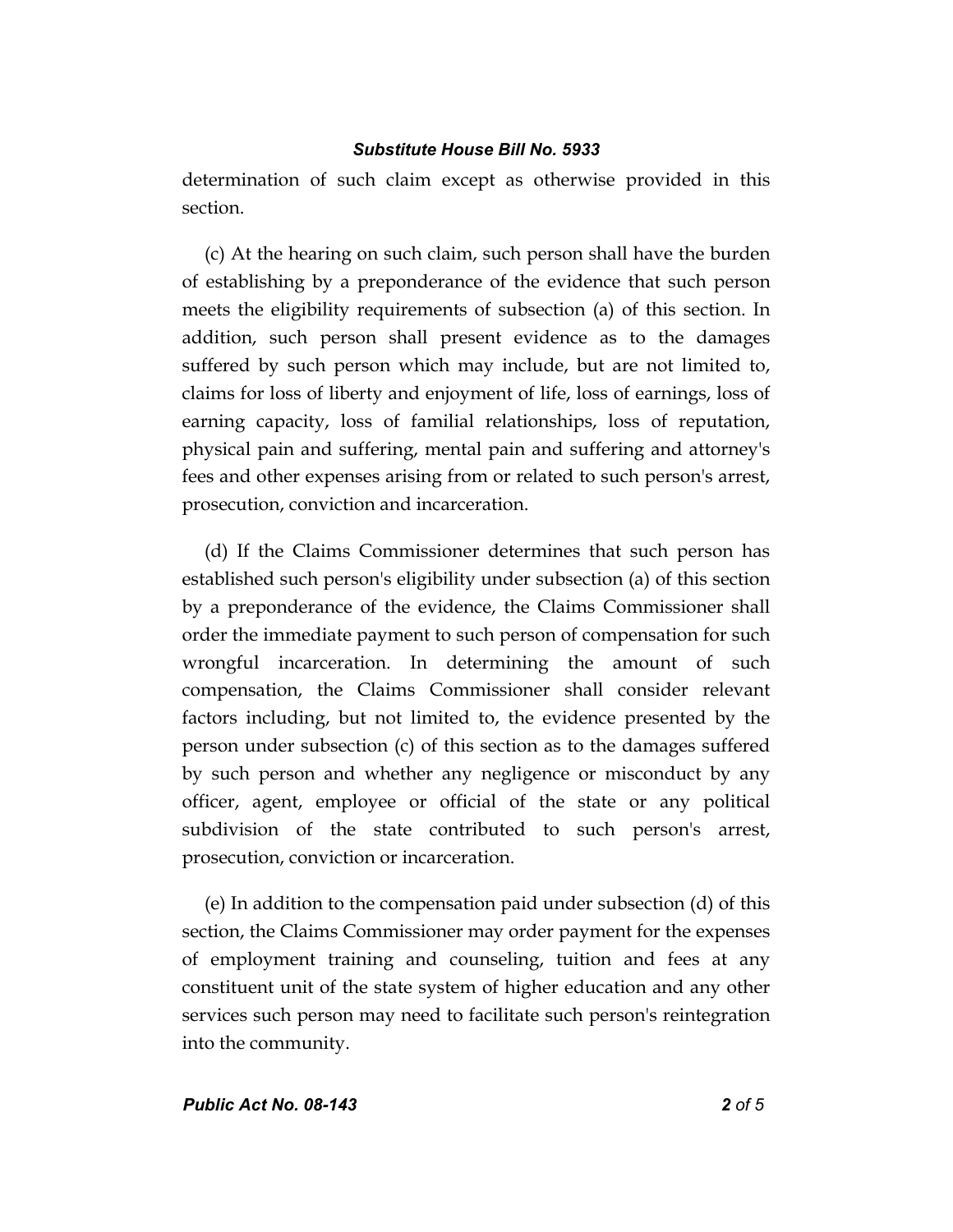(f) Any person claiming compensation under this section based on a pardon that was granted or the dismissal of a complaint or information that occurred before the effective date of this section shall file such claim not later than two years after the effective date of this section. Any person claiming compensation under this section based on a pardon that was granted or the dismissal of a complaint that occurred on or after the effective date of this section shall file such claim not later than two years after the date of such pardon or dismissal.

(g) Nothing in this section shall be construed to prevent such person from pursuing any other action or remedy at law or in equity that such person may have against the state and any political subdivision of the state and any officer, agent, employee or official thereof arising out of such wrongful conviction and incarceration.

Sec. 2. (*Effective from passage*) (a) The advisory commission on wrongful convictions established pursuant to section 54-102pp of the general statutes shall monitor and evaluate the implementation of (1) the procedure for the compensation of wrongfully incarcerated persons established under section 1 of this act, (2) the pilot program to electronically record the interrogations of arrested persons, and (3) eyewitness identification procedures that, when practicable, use a double-blind administration wherein the person conducting the identification procedure is not aware of which person in the photo lineup or live lineup is suspected as being the perpetrator of the crime.

(b) Not later than January 7, 2009, the advisory commission shall report its findings and recommendations to the joint standing committee of the General Assembly on judiciary in accordance with section 11-4a of the general statutes.

Sec. 3. Subsection (d) of section 6 of public act 06-193 is repealed and the following is substituted in lieu thereof (*Effective from passage*):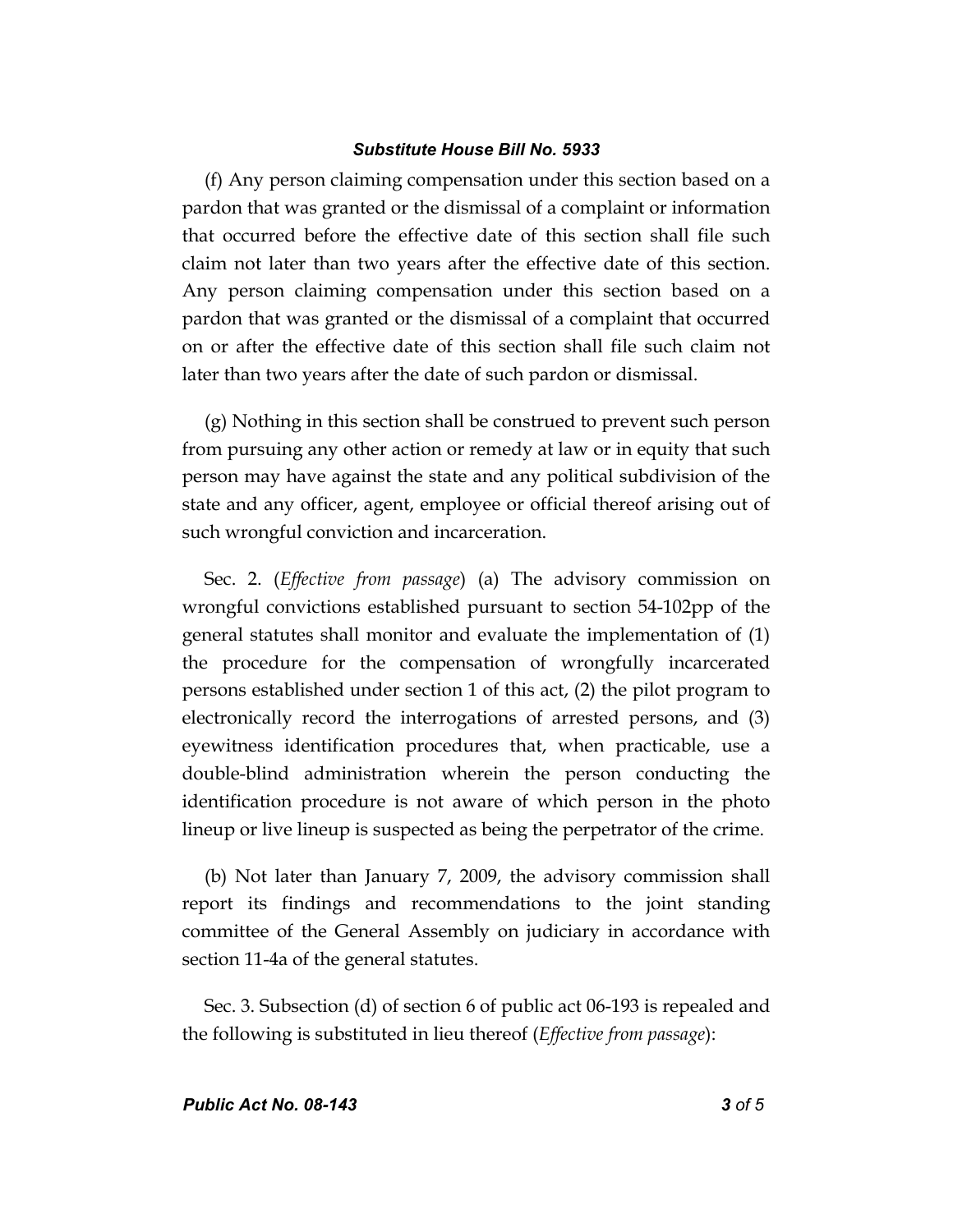(d) The task force shall:

(1) Identify overarching criminal justice and sentencing goals and policies;

(2) Define current sentencing models including sentencing guidelines, criteria, exemptions and enhancements;

(3) Analyze sentencing trends by offense types and offender characteristics;

(4) Review the actual versus intended impact of sentencing policies;

(5) Determine the direct and indirect costs associated with sentencing policies;

(6) Review the fines and terms of imprisonment specified for violations of criminal statutes that are classified or unclassified felonies or misdemeanors and make recommendations including, but not limited to: (A) Whether crimes that are currently unclassified should be classified; (B) whether certain classified crimes should be reclassified or the penalties for certain unclassified crimes should be revised in order to make the penalties for similar crimes more uniform; (C) whether the penalty or type of penalty for certain crimes should be revised or eliminated where such penalty or type of penalty is no longer deemed necessary or appropriate or is disproportionate to the severity of the crime; and (D) whether crimes that are obsolete should be repealed; **[**and**]**

(7) Make any recommendations for the revision of criminal justice and sentencing policies as deemed necessary; and

(8) Not later than January 7, 2009, make a recommendation as to whether a permanent sentencing commission should be established and, if so, make recommendations concerning the mission, duties,